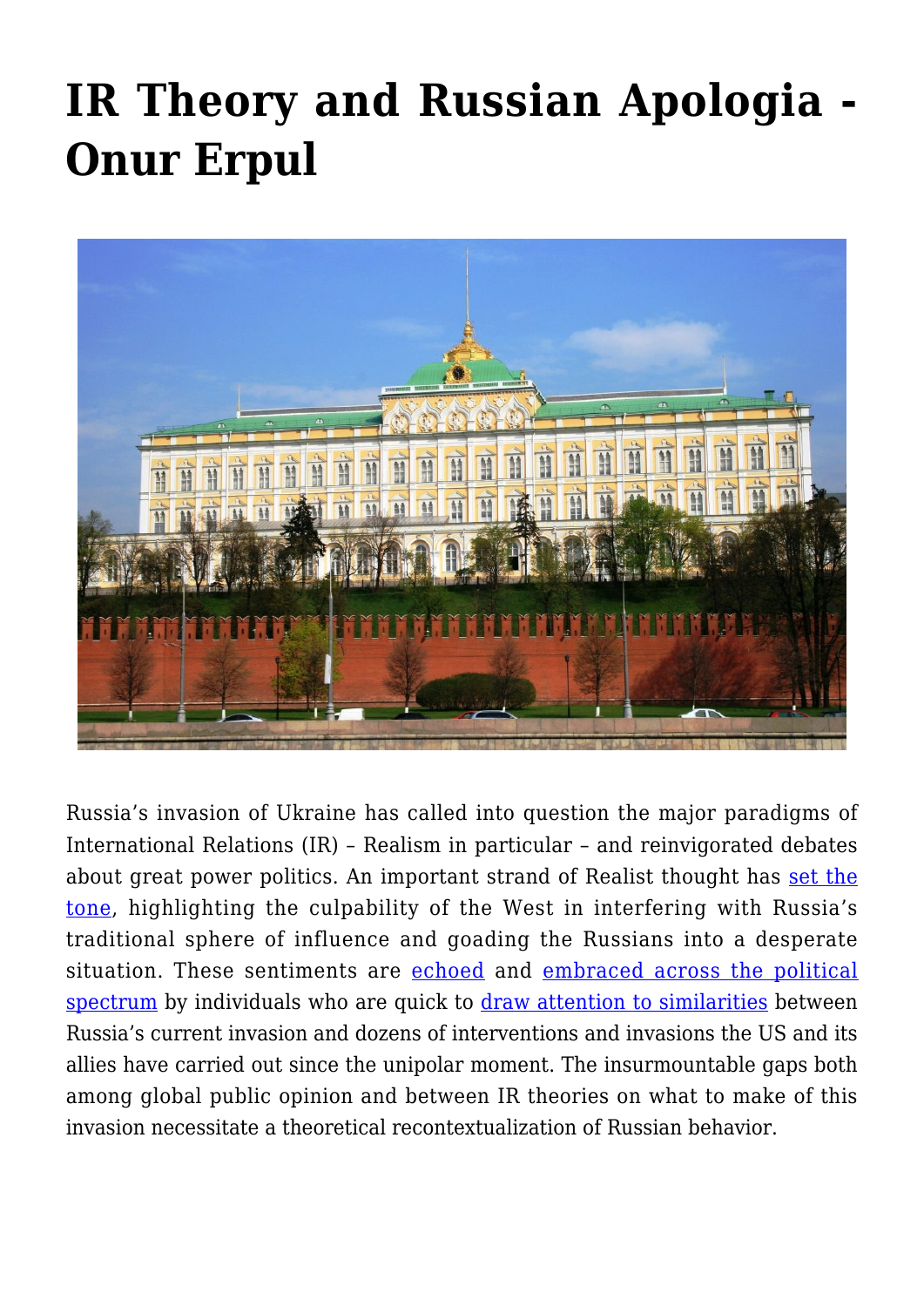I argue that IR theories frame discussions

of international order through moralistic concepts, but also underscore that their limited utility necessitates a nuanced understanding of state behavior predicated on a state's disposition towards international order. Russian aggression against Ukraine in the current case needs to be contextualized through

Russia's long-standing reluctance to become a stakeholder in the present international order.

## **IR Theory as Apologia**

Great powers assert moral superiority,

often labeling intransigent states with epithets like a revisionist, rogue or authoritarian. Writing on the eve of the Second World War, E. H. Carr cautioned against the [moral aspirations](https://link.springer.com/chapter/10.1057/978-1-349-95076-8_4)

[of the great](https://link.springer.com/chapter/10.1057/978-1-349-95076-8_4) powers that underpin international orders. Despite its central role in the present international order as both great power and a permanent member of the UN Security Council, the invocation of [anti-imperial](https://www.theguardian.com/commentisfree/2022/feb/25/putin-mind-words-russia-victimhood) [resistance](https://www.theguardian.com/commentisfree/2022/feb/25/putin-mind-words-russia-victimhood) forms the basis by which Russia often justifies its foreign and domestic policies. After all, the United States maintains an empire and it can interfere in the affairs of, or outright invade, other states with impunity, which is just as harmful to international order. IR's self-professedly most amoral theory – Realism – frames international order as the remainder of an inadvertent balance of power, professing no qualms about advocating for a nuclear-armed [great](https://www.duckofminerva.com/2022/03/a-tale-of-two-interviews-ir-theory-and-the-russian-invasion-of-ukraine.html)

[power like Russia to have an inherent right](https://www.duckofminerva.com/2022/03/a-tale-of-two-interviews-ir-theory-and-the-russian-invasion-of-ukraine.html) to maintain an inviolable [sphere](https://thegeopolitics.com/a-realist-perspective-russia-and-ukraine/) [of interest](https://thegeopolitics.com/a-realist-perspective-russia-and-ukraine/), never mind the agency of lesser power states.

Liberal IR theory, meanwhile, is also

culpable. Liberal IR theory conflates harmony with international order with a state's regime type, propensity for economic interdependence, membership within

international institutions, and normative performance. These liberal values represent the trappings of American hegemony, however, and as a litany of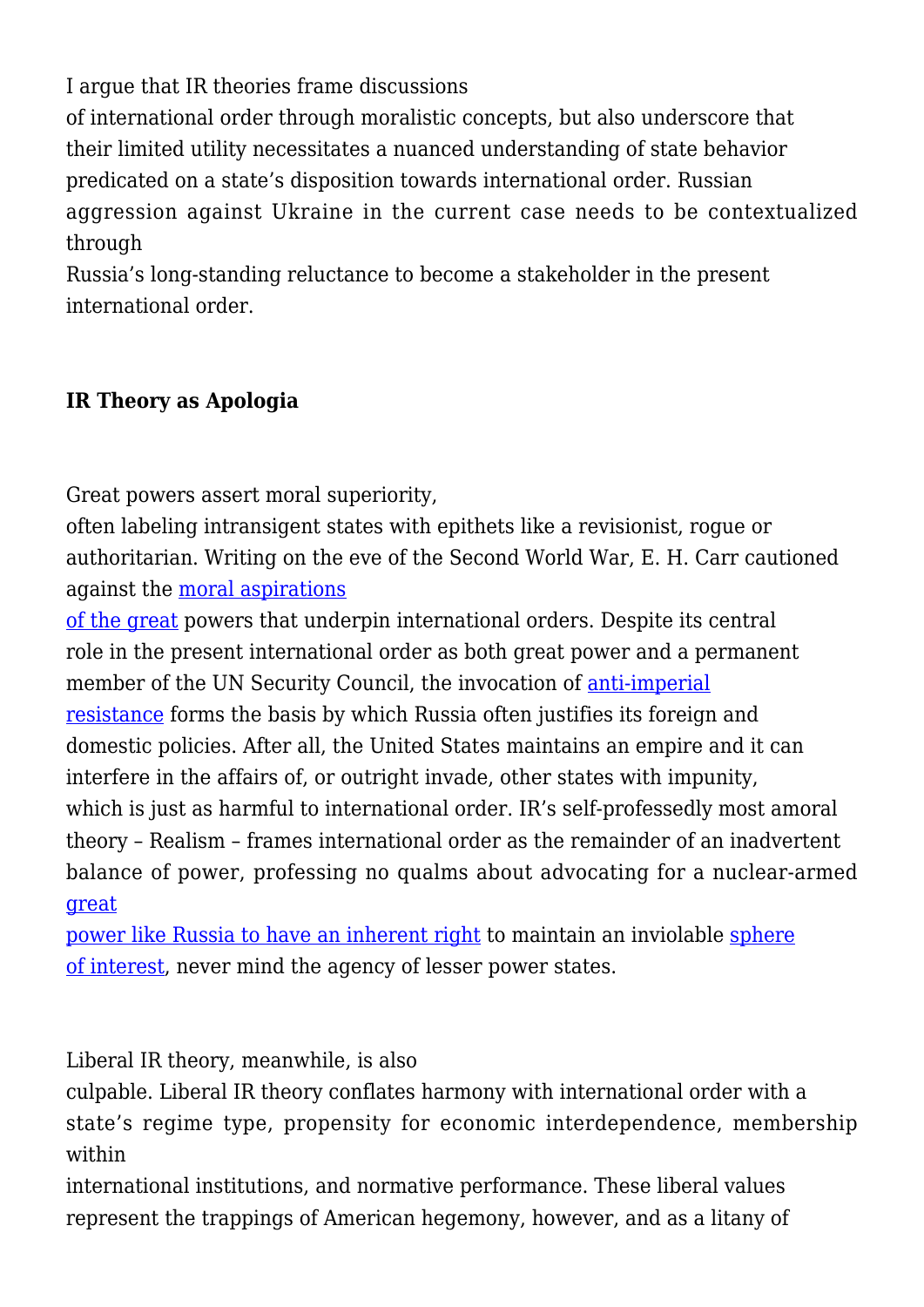analysts will point out, the underlying cause of the war is NATO's (and the EU's) rapid expansion. In other words, Russia fits well into the mold of a belligerent and intransigent actor per the liberal IR tradition, yet the track record of liberal great power states, including their own humanitarian failings, bestows a modicum of normalcy to Russian conduct. Russia's foreign policy aspirations could be based on a desire to enhance its prestige and status at a time of decline and external encroachment, but it is easy to identify the mismatch between its status aspirations and the policy instruments used to achieve them. After all, Ukraine is not a peer-competitor of Russia, and the act of invading Ukraine, again with the [flimsy victimhood-laden](https://euvsdisinfo.eu/the-kremlin-weaponising-victimhood/) [justifications,](https://euvsdisinfo.eu/the-kremlin-weaponising-victimhood/) murdering civilians in troves, and having one's military humiliated, does nothing to enhance Russian power or prestige.

IR theories have little to contribute, it

seems, in terms of contextualizing one of the most significant conflicts unfolding before us. IR theories often adopt labels like revisionist or status quo states, which have very limited analytical utility and only seem to appear in both IR theoretical and public discourses as moralistic framings. Without the understanding that states interact with international order in a variety of ways at different junctures, it becomes difficult to prevail against the "whataboutism" that seems to poison conversations about international relations.

## **The Sources of Russian Conduct**

Russia has always been a distinct and

self-professedly [exceptional](https://www.proquest.com/docview/1523727021?pq-origsite=gscholar&fromopenview=true)

actor in international relations. It has often been treated as an outsider to international

society (again, largely due to its own exceptionalism), but few would dispute that Russia is a major military and political actor that has been a cornerstone of the post-Cold War international order. More than any other factor, this duality stems from the inability of Russia to buy into the present global arrangements in such a way that it perceives a long-term benefit from playing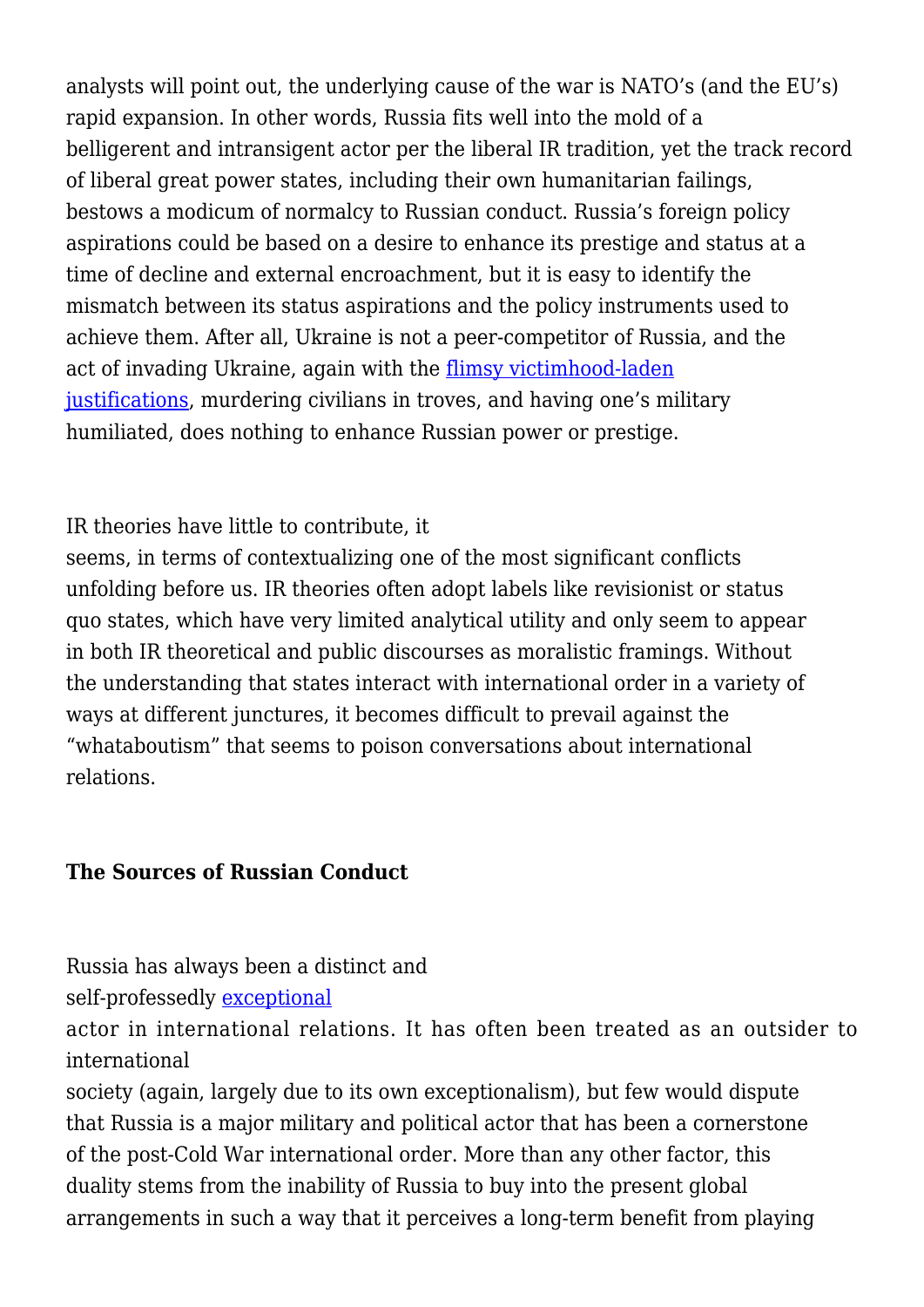by the rules. This is to say that Russia is not a revisionist state *per se* given that it cooperates with the West on a variety of high-politics issues. It does, however, engage in order-challenging behavior and has been more than willing

to upend the rules of international order whenever its leadership has thought it advantageous to do so.

The invasion of Ukraine occurred at the

intersection of Russian exceptionalist thinking and the Russian leadership's desire to avoid future losses. It is difficult for the leaders of a state like Russia to normatively invest in what they perceive to be an unwelcoming international order. Since the 1990s following the collapse of the Soviet Union, Russia has been working on shepherding together its former empire and staving off what it perceives as Western encroachment in its backyard. At the same time, however, Russia's ruling classes seem content to reap the fruits of Russia's deep commercial ties with the rest of the world and heavily invest in Western countries in myriad sectors ranging from energy trade to **[football](https://www.straitstimes.com/sport/football/football-world-cup-boosted-russias-economy-by-over-20b-say-organisers)**, not to mention [illicit](https://www.npr.org/2022/03/27/1089072532/western-enablers-help-russian-oligarchs-hide-their-wealth)

[transactions.](https://www.npr.org/2022/03/27/1089072532/western-enablers-help-russian-oligarchs-hide-their-wealth) Clearly, the Russian leadership is invested in maintaining at least a modicum of transactionalism, if not more, with the West. Endorsing a full-scale invasion of Ukraine and being subjected to increasingly punitive sanctions is [not](https://foreignpolicy.com/2022/03/05/russia-oligarch-sanction-ukraine-russia-war-biden/)

[to their advantage](https://foreignpolicy.com/2022/03/05/russia-oligarch-sanction-ukraine-russia-war-biden/).

A far more important factor is Putin, whose long-standing presence at the helm obscures analytical distinctions between [the qualities of his leadership](https://www.uikpanorama.com/blog/2022/03/03/putin-yol/) and the structural features of the Russian regime. Putin's own brand of leadership has been controversial, to say the least. He has been alternatingly labeled a great leader because of his past exploits and a madman because of Russia's invasion of Ukraine, which seems to have been engineered and is being directed primarily by Putin alone. The question here, of course, is the gap between Putin's stated concerns over Western encroachment, Russia's claims over Ukraine, and actual Russian policy. Putin could have achieved his goals with a circumscribed invasion of the disputed regions. Instead, Russia's current destructive path makes sense only in the context of a leader [contemptuous of Ukrainian statehood](https://www.newyorker.com/news/q-and-a/vladimir-putins-revisionist-history-of-russia-and-ukraine) and one who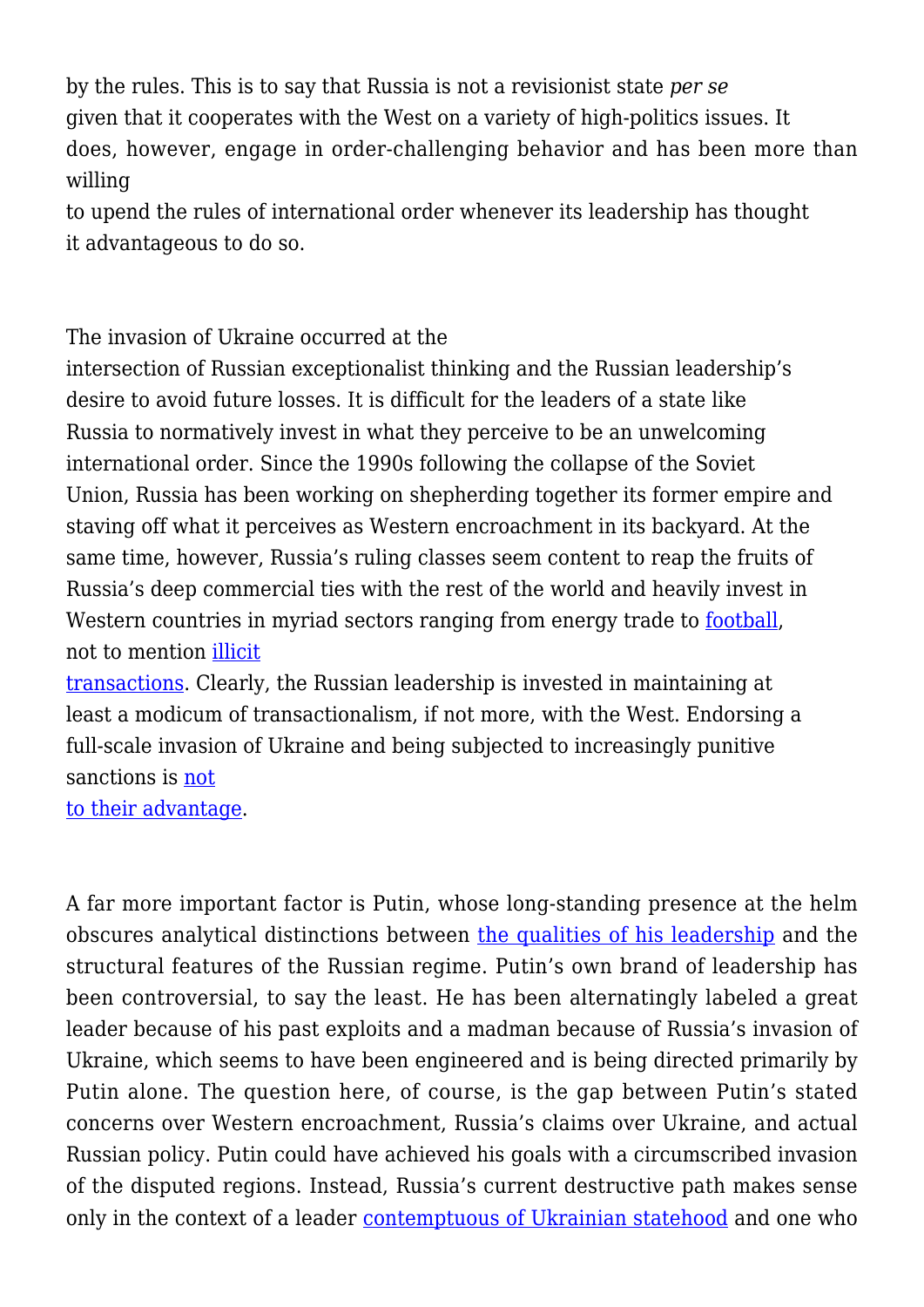cannot make peace with an international order unwilling to accommodate Russian exceptionalism.

Putin's rationale is likely also affected

by Russia's grim prospects. Despite its reputedly sanction-proof economy, the Russian economy is likely to contract because of sanctions and the costs of the war itself. Despite the overall successes of the Russian economy under Putin, hydrocarbons

constitute [most](https://warsawinstitute.org/russias-economy-becoming-heavily-dependent-hydrocarbons/)

of Russia's exports, which portends economic volatility and vulnerability, especially if Russia's major trading partners like Germany decided to [terminate](https://www.ft.com/content/e82b11a1-cf1f-4543-9f9f-6ab70da6b746) [the importation of Russian gas.](https://www.ft.com/content/e82b11a1-cf1f-4543-9f9f-6ab70da6b746) Russia has also been facing a [demographic](https://foreignpolicy.com/2022/01/03/russia-demography-birthrate-decline-ukraine/) [decline](https://foreignpolicy.com/2022/01/03/russia-demography-birthrate-decline-ukraine/) since the end of the Cold War, which has only become more pronounced in recent years, with projections casting doubt about the possibility of Russia having the necessary manpower to be able to conduct war at the scale of its invasion of Ukraine in the future.

The Russian leadership, or Putin at the

very least, must be viewing Russia's prospects with concern. They were willing to invade a large neighboring state to rectify this problem. The said state exists on geopolitically significant real estate and, like many of its neighbors,

attempted to court the West to allay the eventuality of a Russian invasion. Disdainful

of Ukrainian independence, and lacking any compunctions about using force, Putin's

decision appears to be a calculated risk taken to resuscitate Russian power by a leadership unwilling to accept their country's decline.

## **Calling a Spade, a Spade**

The fact of the matter is that Russia's

wholesale invasion of a neighboring country is consistent with Russia's past *modus*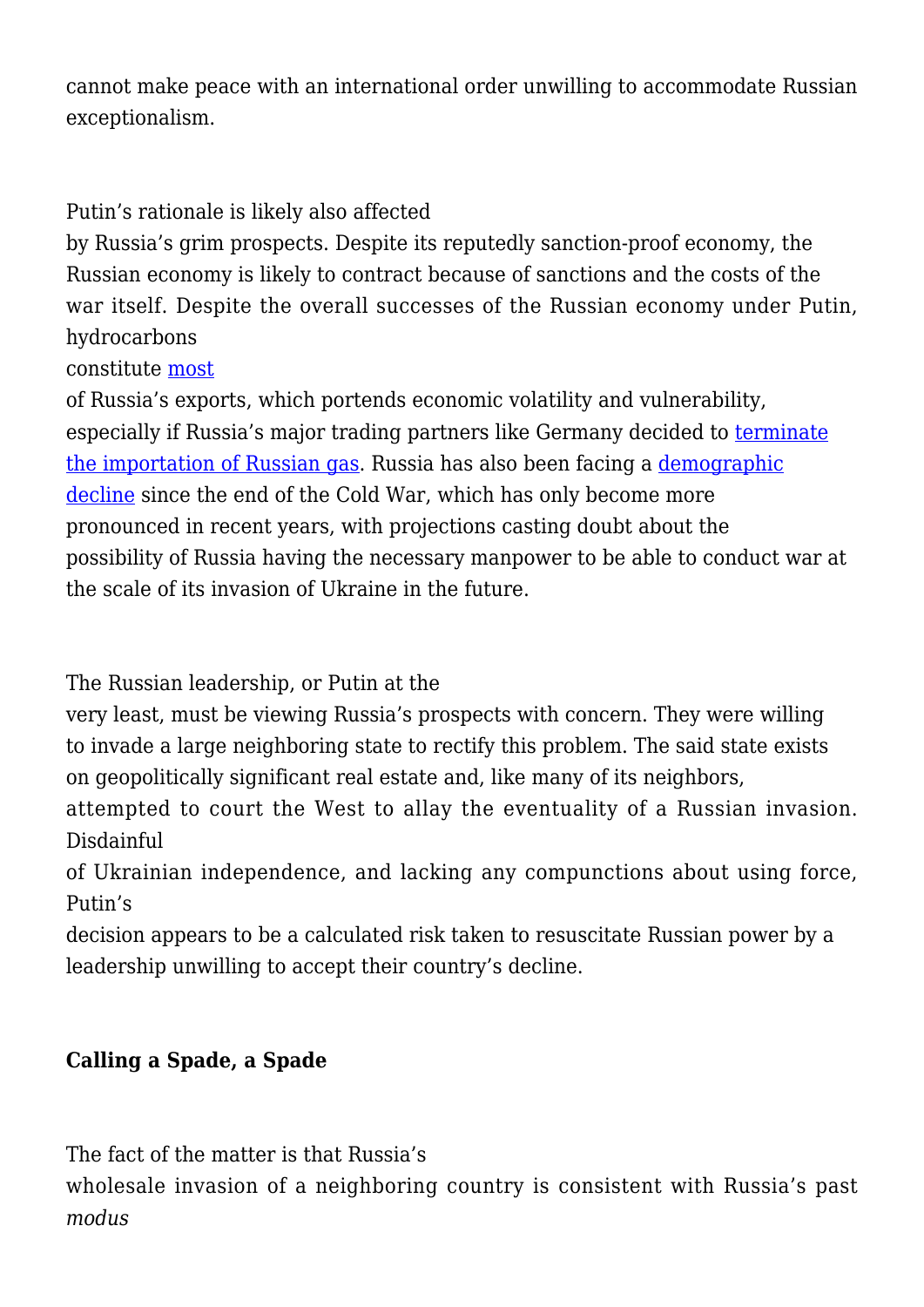*operandi*. It is, moreover, a serious blow to international order as it undermines the sovereignty of Ukraine, the security arrangements in the region, and the fundamental goals of the international order to promote peaceful coexistence. Ultimately, Russia's invasion of Ukraine rests on flimsy, jingoistic reasoning. Russia has long expressed grievances over Western influence and its waning influence among neighbors. Its decision to escalate in Ukraine ultimately lies in a fundamental inability to link Russia's long-term interests

with that of the international community, and the urgency with which the Russian leadership seeks to address Russia's projected decline. NATO and EU expansion no doubt aggravated these concerns, but the Russian response essentially vindicates its former imperial subjects' zealous desire to join the West.

Conventional IR theoretical "wisdom" should

not distract us from decades of Russian exceptionalism and its disposition contra international order. Presently, the international community has no other option than to act in solidarity with Ukraine until the end of the hostilities, after which the international community needs to work hard to make Russia a genuine stakeholder in the system.



**Dr. Onur Erpul**